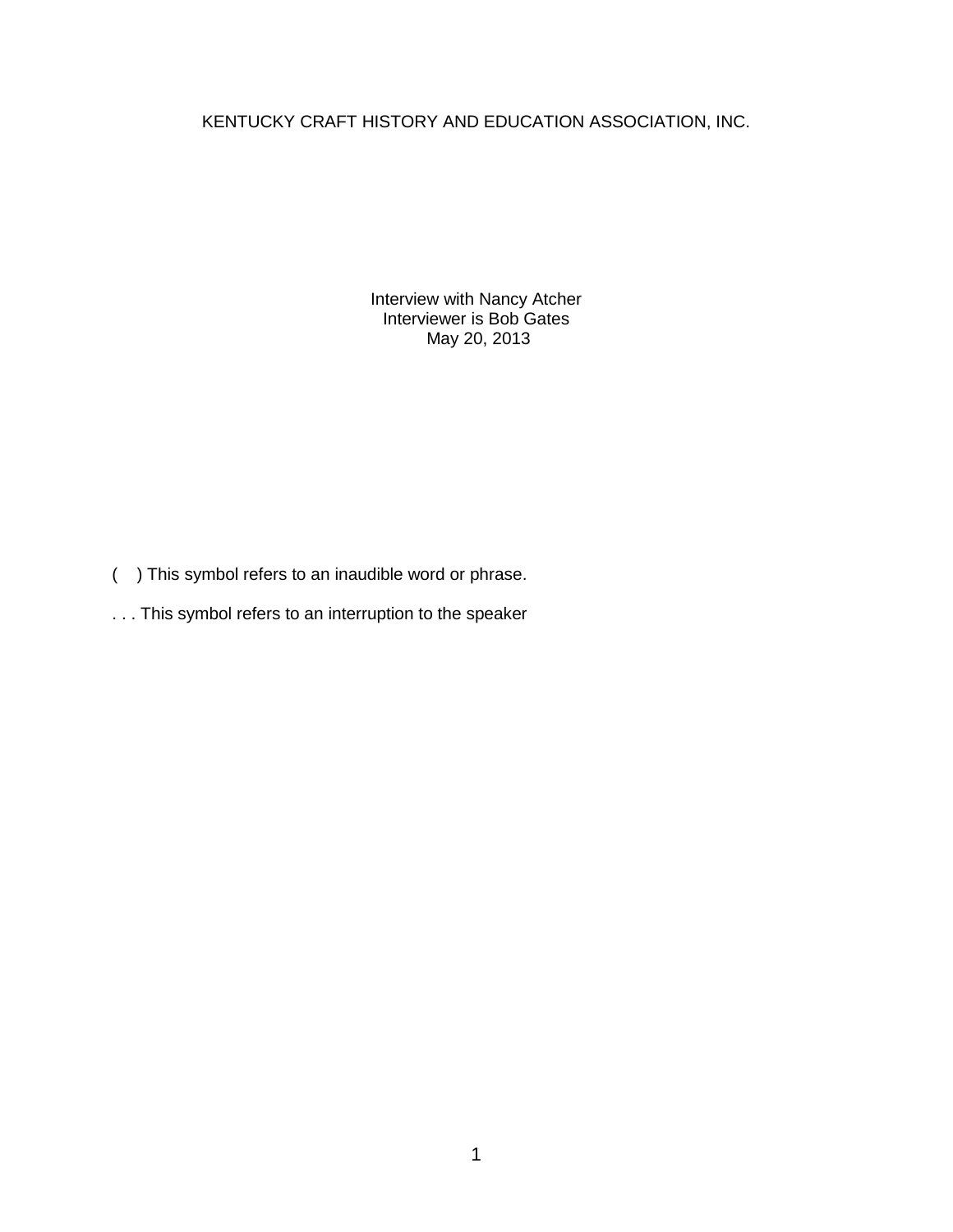### Gates: Where are you from?

Atcher: I have probably a story that's like a lot of people's stories. I'm a seventh generation Kentuckian. And like, probably, a lot of people in our age category, my parents were brought up on farms. My father's people were from Hardin County and my mother was from Breckinridge County. And you know if we're in Kentucky, we're from counties. Because we have so many of them. I was closest to my mother's parents who lived in a little burg called Hardin, Kentucky, that's in Breckinridge County. And they had a 100 and some acre farm and they did what you did then. They raised tobacco, they had hogs and pigs and my grandmother canned, had cows and pigs and my grandmother was an artist. But I never knew she was an artists until I later on had a career. She made beautiful quilts that she made to actually put on a bed. And she made for people who were . . .whose houses burned down and she'd make them a quilt, which is what you did. She was also a musician, she taught and gave music lessons as many farm wives did. She played in a little church, Westview Methodist Church, a little white steeple church.

Gates: A piano player or guitar or what?

Atcher: She played the organ. And she played there for, I think, about 30 or 40 years, played her record . . . there was an article in the local paper about her. Her claim to fame was having played 100 funerals and of course, I will never have that distinction, I don't think. And I doubt that she ever got paid a penny for being. . .

Gates: Is this your mom?

Atcher: My grandmother.

Gates: Your grandmother, okay. 100 funerals, how many weddings?

Atcher: You know, that wasn't recorded. (Laughter, Gates and Atcher) That was pretty interesting.

Gates: Most proud of the funerals, I guess.

Atcher: Yes, yes, but she gave the people . . .children piano lessons and she gave me piano lessons and an interesting fact about my brother, we would spend summers with them on the farm and of course, my brother was the one that was helping strip tobacco and I was in the house drying the dishes, dusting and all this. And my brother made me aware that my grandmother would not give him piano lessons. And think it was just that things. It's a guy, it's a man and you give the girl the lessons and you don't give the . . . what's ironic is that my brother has become a very good musician having learned on his own, just kind of very interesting.

### Gates: Does he play the piano?

Atcher: No, he plays the guitar, banjo, mandolin and he's a self-taught artist. I like to think that was innately in our heritage and he just kind of picked it up, but he didn't learn from her as I did. So I'm always grateful for those farm roots that I had. My parents, as a lot of kids did back in the 40s, moved to Louisville, married and I was actually born, they were living in Vine Grove, Kentucky when I was born. I was born in Louisville and then they moved to Louisville. So we got citified, I guess, as you can say and then moved back to . . . we would visit out grandparents, it seemed like every weekend we would go and spend the weekend. And then we spent summers, weeks of the summer. So that was kind of that background that I had that really didn't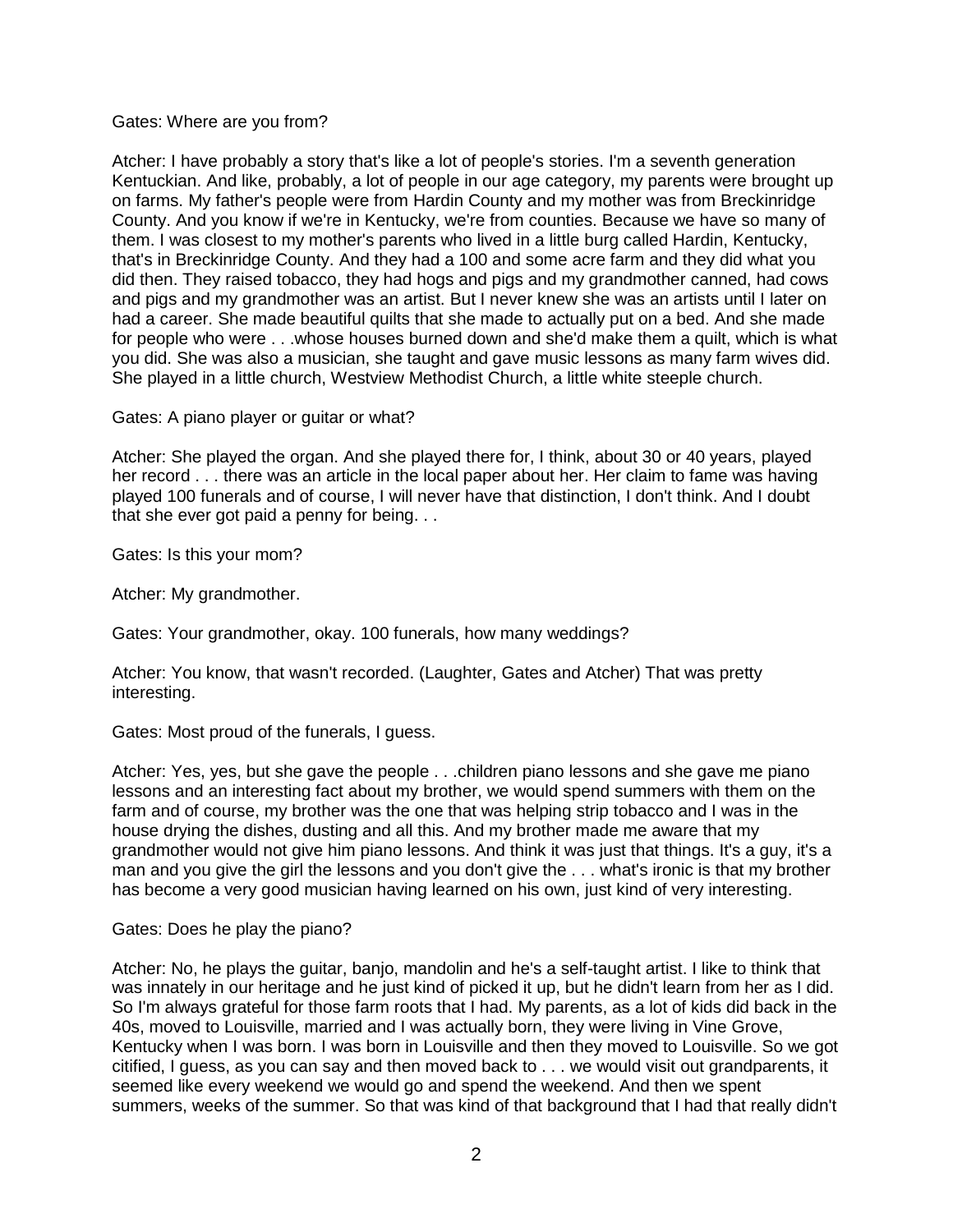come to see . . . I didn't really appreciate it until I was actually in my job that came along. Now that I look back, I couldn't have had a better job than the one I kind of actually fell into. And my own growing up as a young girl, I was not primed to go to college. I was going to be a secretary or, you know, get married and these kind of things, which I did. And decided I did want to go to college and get a career. And my brother and I were like the first two in our family to have college educations. How I got into the crafts was just a total fluke. I went back to college, I was about 26, which to me seemed very old, but I wanted that degree and I wanted to a business degree because that's what women did, you know. That was the time. It was in the 70s, 60s and 70s. And I went and got my degree and I graduated in 1981. Which was the time, it was similar to now. It was Ronald Regan years, and there was a recession going on. And I started applying for jobs. And I applied for 60 something jobs just one after the other and I'd get rejection letters and . . . because the jobs were scarce. Now, of course, understand what I wanted to do when I got out of college, I was going to make \$50,000 and I was going to be like an account rep for a pharmaceutical company or a manager. You know, I had these big dreams about what I was going to do with this business major. Well, as I kept getting these kind of rejection letters, my first job out of high school I worked in a mental health center for 8 years and I'd been, kind of a secretary, medical records . . . so as I'm applying for jobs as a, you know, college graduate, my vision of what I was going to be kept kind of like, well maybe I could. And I then I thought, well, I've been a secretary, I needed a job. (Laughter, Atcher) So I lived in Louisville at the time and then you went through the paper to look for a job. I mean you looked for the, you know . . .it's so different now. Every week I applied for two or three jobs and this particular week, this was probably in the winter of '82, there was this little teeny ad that said, "Part Time Administrative Assistant, non-profit organization.

### Gates: That was all?

Atcher: All it said. Well, again, I'd been a secretary. I know how to do that. And I need a job, so I applied for it. And I was scheduled an interview. Didn't know who it was or . . . I went to downtown Louisville at 609 West Main, one of those beautiful old renovated buildings and I walked in this office and it's kind of like Susan's house. I walk in and there's all this artwork and I'm like, "I don't know what this is, but I want it". And I interviewed, it turned out to be the Kentucky Art and Craft Foundation that was founded by Phyllis George in 1981. Mary Shands had been appointed by Phyllis to be the chairmen of this organization. And this was Mary Shands' office. She I was interviewed by Karen Horseman, who at that time was the craft program manager and Sandy Meredith, who was Mrs. Shands' right hand assistant. And they hired me. 20 hours a week. I was probably making \$2, I don't know \$1.60, whatever, it was not much money, but I was thrilled. And the organization as I learned was, kind of, a companion organization to the Craft Marketing Program which had been started under the Brown administration. The Browns were at the end of their administration and, you know, when you're in state government, you never know if a program is going to keep going to the next administration. So this organization was founded kind of like, in case that doesn't happen that, you know, we'll have this other organization. Because it was on the heels of Phyllis George opening all these doors in the Craft Marketing Program starting and there was a real kind of a fervor about the crafts, because she had opened doors that had never been opened before. When we're talking about, you know, a celebrity, she'd been a Miss America, she'd been one of the first female newscasters for NFL football. She just had a . . . she'd been married to one of the big movie producers, Bob Evans, I mean she had all sorts of national contacts. And Fran may have mentioned this in her interview, but one of the first promotions that Kentucky did was at Bloomingdale's in New York. And at that time Bloomingdale's was doing a series of store promotions around the world. You know, China, this and this and Phyllis said, because she knew Marvin ( ), he head of the whole thing, "Why don't you do Kentucky?" So they had this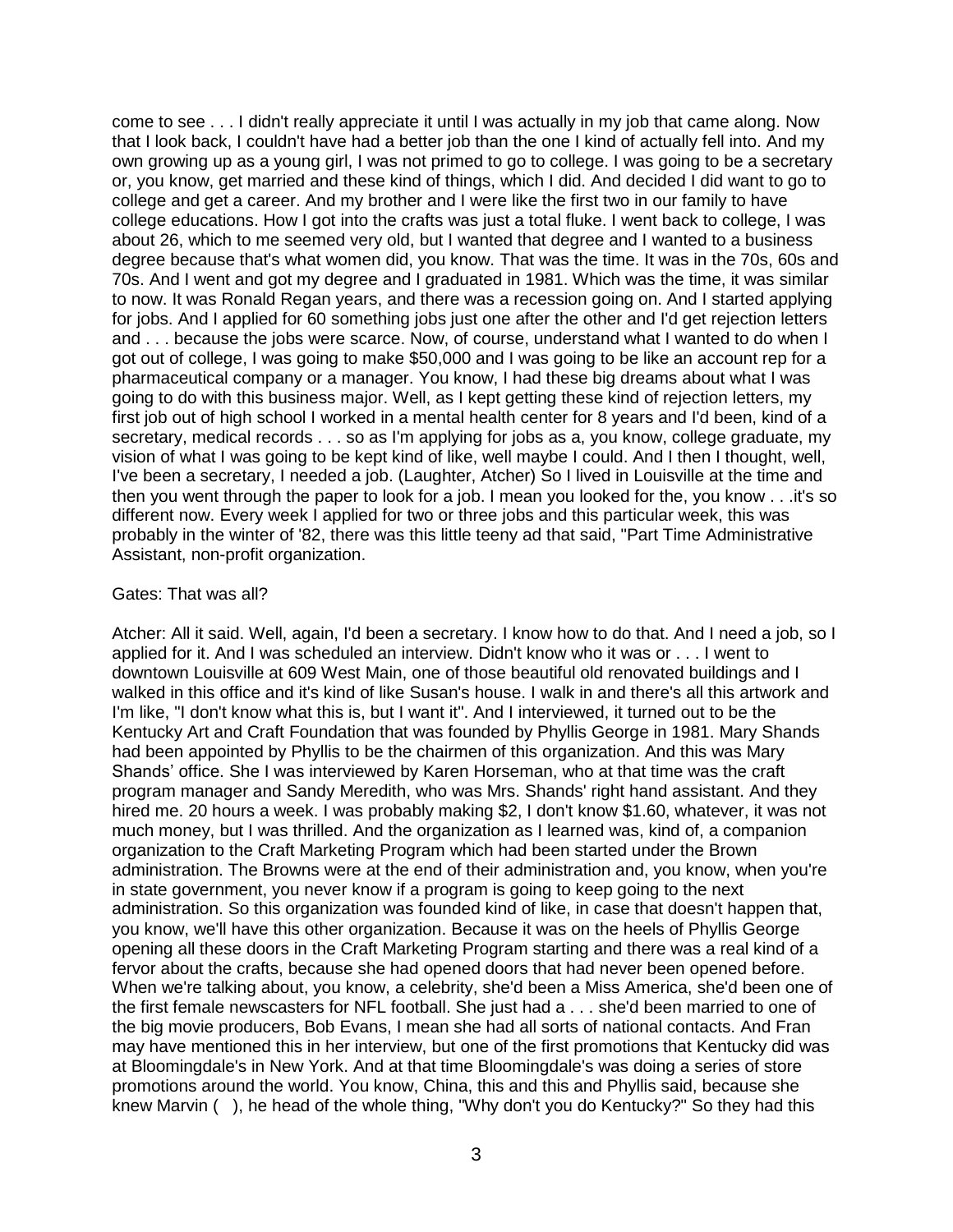store promotion about Kentucky. So with her notoriety one thing led to another and it also brought to the awareness that craftspeople and artists are artists first and they've never really been trained to be business people. So part of the thing about craft marketing, opening all these doors, was to focus on, how do you sell your work in a store? You know, historically, of course, crafts were made because you needed them. Utilitarian. And then kind of when we moved to the 60s, it kind of got this hippified things and people were selling their stuff on the streets. And whatever transition happened like in the late 60s and 70s that store owners were like, "Hm, maybe we can sell these art pieces in our stores". The transition that happened with artists is they didn't really know how to sell. How do you wholesale? Wholesale was the new word. How do you sell your work so that you can sell it in a gift shop, you make that work. I was executive assistant with the Kentucky Art and Craft Foundation with the state as we were partnering with them to do training. And we started a series of workshops.

Gates: Where was the craft market at that time and what division of state was it? It was in Frankfort?

Atcher: Yea, it was in Frankfort. It might have been in economic development at that time.

Gates: And Fran was director of it then?

Atcher: No.

Atcher: Karen Horseman was director. Karen had worked on the Brown campaign and through her knowledge . . . and Lois Mateus was the first . . . head of the. . . there was a Department of the Arts, which was such a cool thing at that time for Kentucky to have this Department of Arts that really focused, you know, just brought this focus right on the arts and gave it some really notoriety in itself. So when this transition, again, this was the last year that the Brown's were going out of office and nobody knew what was kind of going on. Well, I started working with Karen and Fran was like the assistant. There was only 2 people in Craft Marketing at that time. So Karen ends up leaving, probably in a year or two, that's when Fran becomes the Craft Marketing manager. But anyway, we started partnering on doing these business workshops, how to price, how to sell to stores, how to market, you know, how to put your booth together, how to do all these things in order that artists, we could start training artists to be able to sell. . .

Gates: And how did you know how to do that?

Atcher: I'm a business major.

Gates: But you didn't work with art.

Atcher: Hello. (Laughter, Gates) It's really interesting you should note that, because I say this a lot, you know, I was a business major who had never heard the word art, ever, in my school. Not how to market it, how to look at it, what it was about. So the neat thing about my own career is the time table of Craft Marketing. We all kind of grew together, because nobody knew how to do it. We didn't know how to do it. I was lucky enough to have had the business background and classes, to know enough about marketing. What we found through . . . and this is still true today with teaching business to artists, is you've got to kind of change it a little bit. And that's not saying bring it down, but it's like, it's a different entity than a corporation who's selling cars. The theories are the same, but you've got to kind of temper it with artists who don't have million dollar advertising budgets, or an artist who is the only person who is making . . . you know, they are the production, you know, they are the marketing department, they are the receptionist, they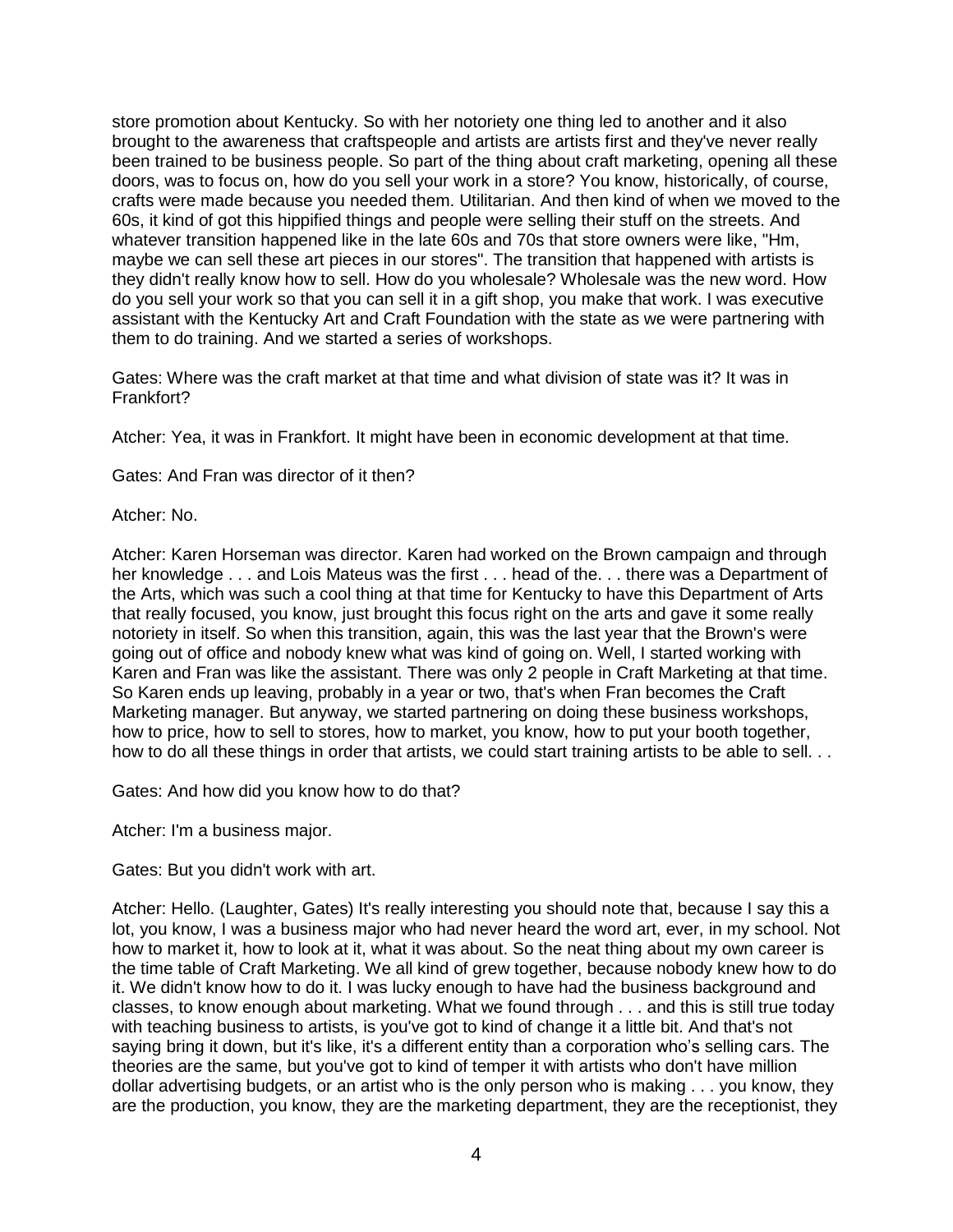are the salesman. How do we bring all that together down to them at their level where they can do this? It was a lot of trial and error. And that's still true today. But I think the marketing is so much more sophisticated than it was back when we were starting in the early 80s.

Gates: Nobody to draw from? No other states?

Atcher: North Carolina and Tennessee were probably strong in programs, but they were entirely different programs. North Carolina has really developed more of a tourism, kind of, outlook. Tennessee. None of these states had their own Craft Marketing program. I went to California to a crafts symposium. I think it was like in 91 and you're thinking, "I'm going to California, boy they know". Oh my gosh, we were like the tell us about it. They were asking us stuff. And you're thinking, "These people, they're California". (Laughter, Atcher) But they didn't have any sophisticated programming that developed such as what we had. The neat thing about our program is that we all did grow together and we all learned together. We learned with the artist. We learned what worked, what wouldn't work. The doors were wide open. I mean, Phyllis just, you know, when you're going to Bloomingdales, you're going to Japan, you're dealing with Neiman Marcus. I mean those people were flying into Kentucky to meet with our artists. For the first time ever that you have the opportunity, not, you know, Susie's card shop, but Bloomingdale's, you know. So that was part of my job at the Art and Craft Foundation was to work with the craft marketing to develop these marketing workshops. Mary Shands was the chair person at that time and, you know, Mary Shands is now deceased but she was really the mover of . . . kind of the funding source, the person, the stability part, the connections part of the Art and Craft Foundation at that time. Also, on the board was Donna Hall whose husband was John Hall who was the president chairman of Ashland Oil. Joan Gaines, whose husband was a big horse person here in Lexington. Vivianne Lake, I think her husband was with one of the automobile companies. Rowan Victor was on it. So as Susan has previously said, it was corporate people. Ladies, women who had connections. Big time connections.

Gates: Back then it was? I thought she had said it had changed over the years.

Atcher: No. I mean, it started out that way. A very funny story that I love to tell is at a board meeting we were having and I was calling the different ladies to remind them we were having the board . . . and I called Joan Gaines and I said, "We're having a board meeting next week, I hope you can come" she said, "Oh, I'm so sorry I won't be able to come. The Queen is coming in", and she was. Queen Elizabeth was coming to their farm to do. . . and you're in a job like this and you're like, "This is unreal. This is absolutely unreal to be in this kind of . . . you're around these kind of people. It was just pretty. . .

Gates: How much interaction did you have with Phyllis George?

Atcher: I had some. She wasn't as active, of course, she changed the election came up and they left office. She was still involved and she continues to be involved with KMAC is now what was the Kentucky Art and Craft Foundation. It's now the Kentucky Museum of Art and Craft. It's one in the same. We did fundraising. We had a dinner out at her house a couple of times. One of the first art auctions they did on KET, she was like the honorary person. I worked on that with her. She's kind of a . . . the celebrity, kind of person. My interactions with her were not as much as like, Fran's were, especially when she was First Lady. But anyway, that's kind of what we started with the Art and Craft Foundation and I, again, partnered, I worked hand in hand with the state people. I was there a year part time as the executive assistant and in April. . . that was in '83 and in '84 I was made executive director. So I was the first executive director of this organization.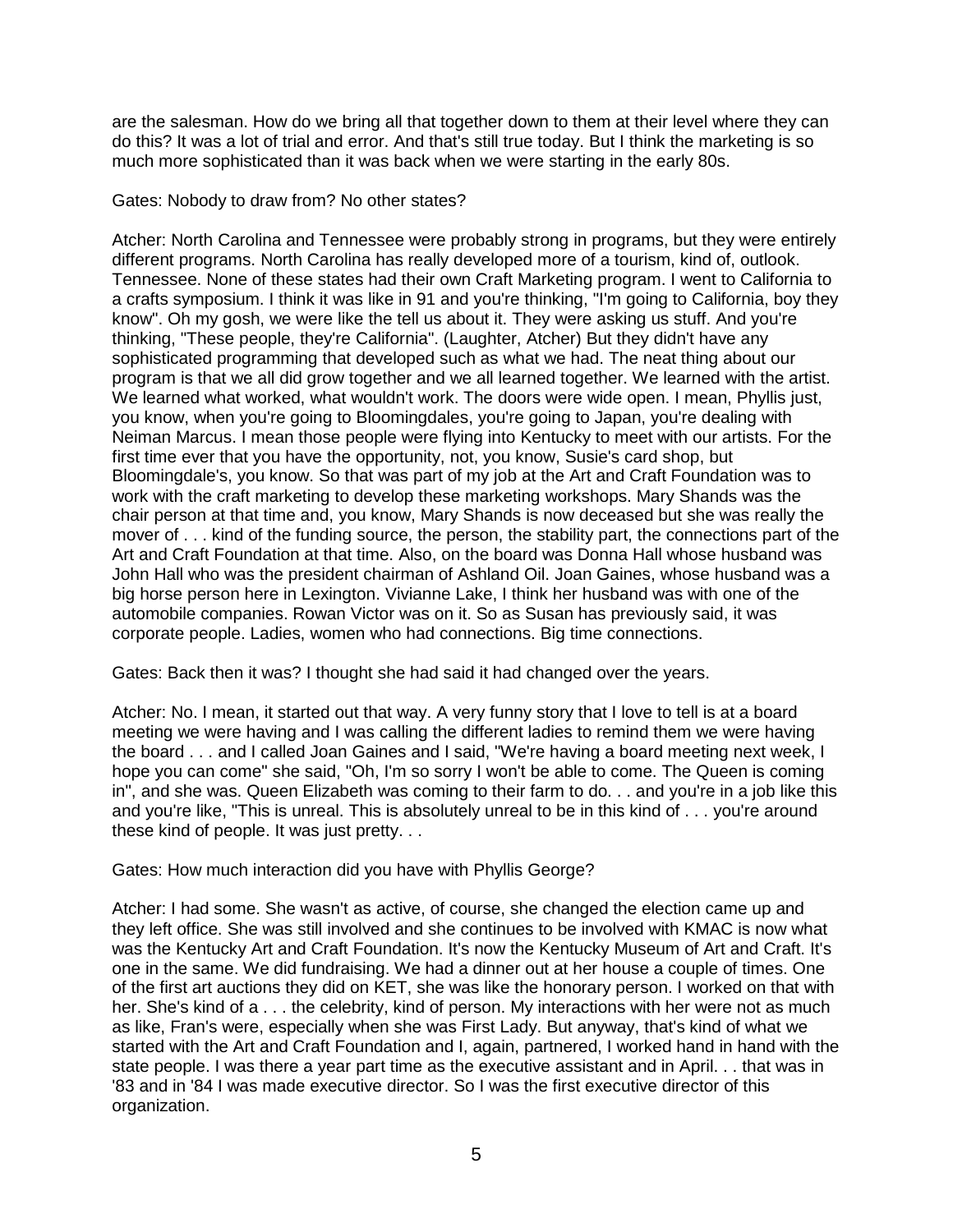Gates: Who did you take over for?

Atcher: Me. I was the first staff member they ever hired.

Gates: Oh! I see. Okay.

Atcher: Yes.

Gates: The other ones were just the board members. I see.

Atcher: Yes. They were at that point in their organizational development where they wanted staff so I started as their first staff member.

Gates: Why do you think they hired you?

Atcher: Well, having the business background. You know, I think a lot of what we do is about you and your personality. We all know that it takes. We become friends with these people. And I'm not saying that was what the criteria was but you have to be able to deal on a different level. It wasn't business. You know, here we're going to do this. It was about you and I like to think it was about me and my personality as well as my credentials at that time. And kind of melding with what was going on and being flexible, you know. Being able to learn along with . . . Like I said, we didn't know what to do. Even with the craft market, you know, they didn't know what to do. I was at the third market in '83, you know, Kentucky had never done a wholesale craft market. So they just started parroting after the national shows, like the New York National Gift Fair. And we actually did two markets a year, which is now unbelievable. So the other things that I did at the Art and Craft Foundation, we started a newsletter and in '84 the board decided they wanted to open a gallery and we opened the Marlene Bick, who's now Grissom, had a gallery in the bottom level of Mrs. Shands' building. And she left and took over that space and in October 1984 we opened a gallery. I didn't know anything about how to do a craft gallery. (Laughter, Atcher) But just with all the people and the resources . . . and the first exhibit was Al and Mary Shands' craft pieces and you know, they were extensive collectors. Big folk art enthusiasts. And that's what we opened with. And when I look back at it, you know, I walked into that job not knowing what the heck was going on. And it's been, like I said, it was the career. I couldn't have picked a better career for myself. So then, to go from there. I was there for two and half years and then organizationally, things started shifting and I left and actually did not start with the Craft Marketing Program until '87 so I left Art and Craft Foundation in '85 and I worked for ( ) Hardware. I had never worked for a for profit organization before. When I got out of high school, I worked in a mental health center for 8 years and then I worked for the Art and Craft Foundation for two and half and I though, "I want to work for a corporation, you know". I worked there for 9 months and they went bankrupt. So 9 months later I'm out . . .

Gates: The hardware store went bankrupt?

Atcher: Yea. It was one of the oldest hardware companies, probably in the United States. Times changed.

Gates: How did you get a job there?

Atcher: I just went looking for it.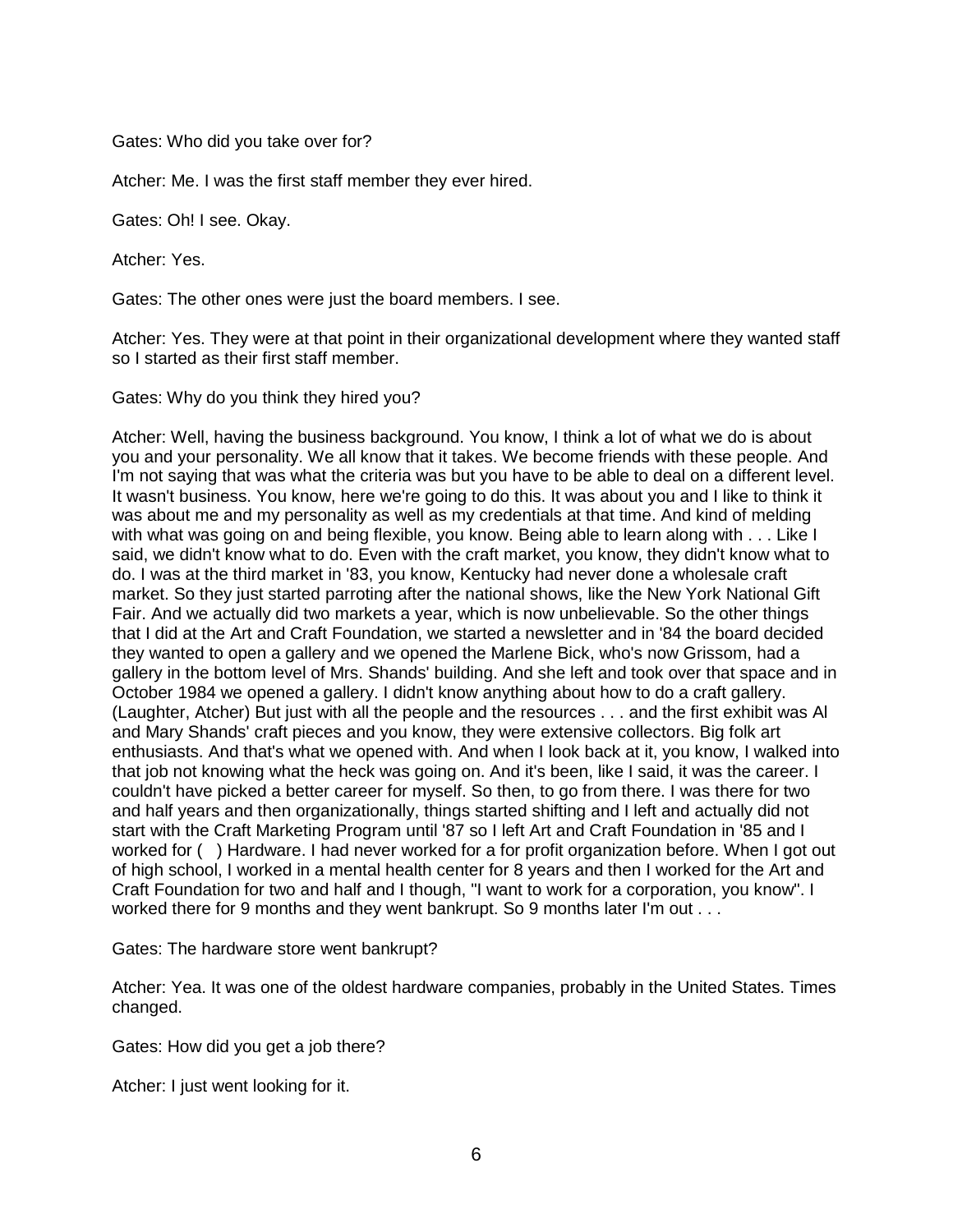Gates: So, why did you leave the organization?

Atcher: Things were changing and they were looking for a different kind of director. And Rita Steinberg . . . Rita Steinberg is a lot like Susan. She was a fundraiser. The organization was at the peak. And what I've read now about organizations, at different levels you need different kind of people. I think I was the people person who kind of got it off the ground, but then it came to this critical mass where it needed some more organizational stability. And I'd never run an organization before. Rita actually started as a volunteer and of course, she knew different people on the board. And so I left and then they made her director. You know, historically, the Art and Craft Foundation has had a lot of directors.

Gates: I remember her being there when I came in.

Atcher: Yea. So she was there may be like '87, '86 too. She left, gosh I don't know, maybe 2000 or something.

Gates: So she was there a long time.

Atcher: Yea. Well, she really built the organization. Again, she had the funding, kind of, knowledge. How to get people to give money and write grants. So I ended up going to the Craft Marketing Program because I'd worked with Fran and some of the other . . . and at that time the Craft Marketing Program went from two people to three people and I was the third person they hired.

Gates: Who were the other two?

Atcher: Fran and Connie. Connie was the secretary assistant there. No! I take that back. There was Sherrie Cunningham, Fran and then Connie. So Sherrie and Fran were like the marketing representatives or whatever. So Sherry left, they hired me. This was under Martha Layne Collins and Crit Luallen was our secretary of our . . . it still was the Department of the Arts. It was really an exciting time to be with the state, because under the arm of the Department of the Arts was the Film Commission, the Visual Arts, Irwin Picket, Creative Services was under that. And the Arts Council, we were all housed together, but we weren't the same entity. They were their own thing and they had a board and Nash Cox was, I think she was there when I was at the Foundation and then Roger . . . what was his last name? He was the director. And then when the Wilkinson's came in things kind of fell apart. And the Arts Council, I think that's the time we went under, the Arts Council and the Department of the Arts went away. They abolished the Department of the Arts, which I always hated, because again, I think for Kentucky to have this Department of the Arts was really a strong, a very strong entity. So anyway, I always think that we . . . I feel fortunate that the Art and Craft Foundation when it started, we were trying to figure things out and then when I was . . . along with the Craft Marketing Program and then the Market was going great and of course the 80s, they were great times for the arts. Great times. And the money was flowing. I mean, we had programs. We had money. The Craft Market was going great. I'm not sure when the folk art . . . I always heard about Bob Gates. You were in Berea. Was that in the 90s?

Gates: '89, '90, '91. Then I came in to the Arts Council in '92. I moved to Frankfort and became part of the Historical Society and part of the Arts Council.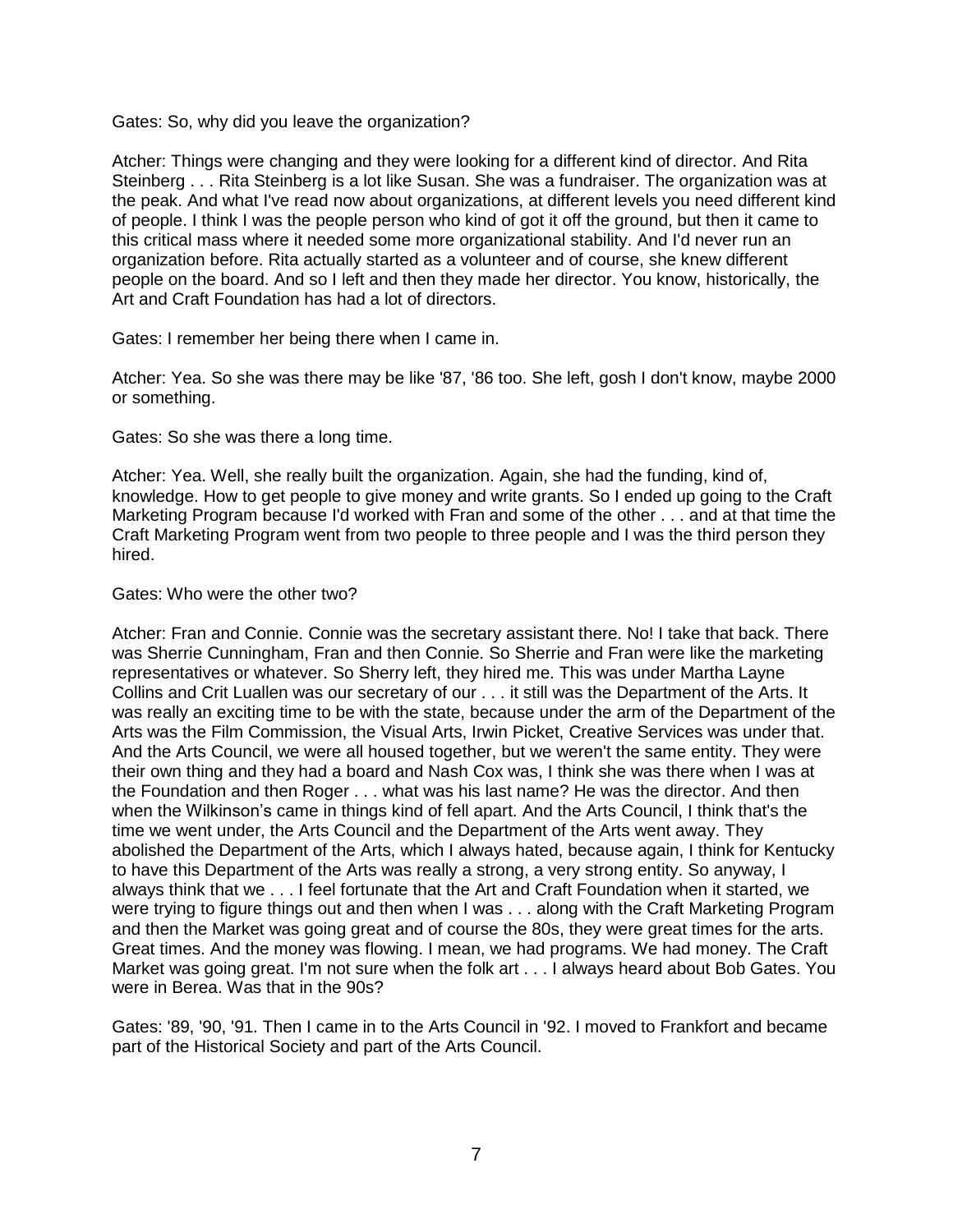Atcher: So as far as the program, again, we really, I mean, it was really going great. The Craft Marketing Program was going good. The sales were good, again, it was a really good time, I think, in the whole . . .

Gates: What did you start out doing in the Craft Marketing?

Atcher: I was a marketing . . . I can't think of what we called. . . Not reps, associate, marketing . . . that was my title. You know, when you're in these jobs you do everything. I mean, one day, you're having lunch in the governor's mansion and the next day you're loading a semi, you know? There was just this full range and I think that is what had made our jobs so needed. We've done everything. And in those days you did everything to get your program going. If I had to sweep the floor, clean the bathroom, because we were having an opening, that's what we did. I mean, you did everything, you lifted and loaded, as you very well know. The New York Gift Show, you know, Kentucky was one of the first states that was invited to do the New York International Gift Fair when they decided, again the giftware industry suddenly notices art and craft.

## Gates: What's giftware?

Atcher: Giftware is cards, anything if you went into a card shop. The little knick knacks, the gift cards, tableware. And that's what this National Gift Show in New York was at the Javits Center. There's like 4,000 exhibitors selling stuff. Just stuff. But they didn't have any original art. So they invited Kentucky. This was under Governor Collins, I believe. For Kentucky to be one of the first states to be there as a state. I think West Virginia, Maine, I always remember Maine being there. And we went as a state group to sell our art and craft products.

Gates: This is a big . . . the New York Craft Show? Or what was it called?

Atcher: New York International Gift Show.

Gates: Gift Show.

Atcher: Yes.

Gates: You went and ( ) Kentucky. You set up a booth or? You took artists with you the first time?

Atcher: The first time the artists had, again I didn't go until '87, so I think this started in maybe '85 or so. But we had a front booth that was Kentucky. We had our banners. We didn't have the Kentucky Crafted logo, but we had Made in Kentucky and that was kind of the frontage and then we took craftspeople with us. I think there might have been 20. And if you want some good stories, you ought to talk to these people who had never been out of their little ( ), their Maysville and they're going to New York City. And I think the one thing I've always thought about New York is I think they loved us up there. Because when we first go into New York, the New Yorkers are stiff and they're not friendly, well honey you know, we're just . . . (Laughter, Atcher) We're turning it on, I mean, they loved, they loved . . . and they would call us Southern I guess. The Southern charm, but we were friendly. They loved the work. It was a time, and I've heard Fran talk about this, we were a little bit ahead of our time with the Japanese, because at that time the Japanese were visiting the gift shows and they loved, well I think the Japanese loved Kentucky anyway, I think that's still . . . But they were buying a lot of little things. Little flowers. Because realize culturally, things are . . . spaces are smaller, so through that gift show,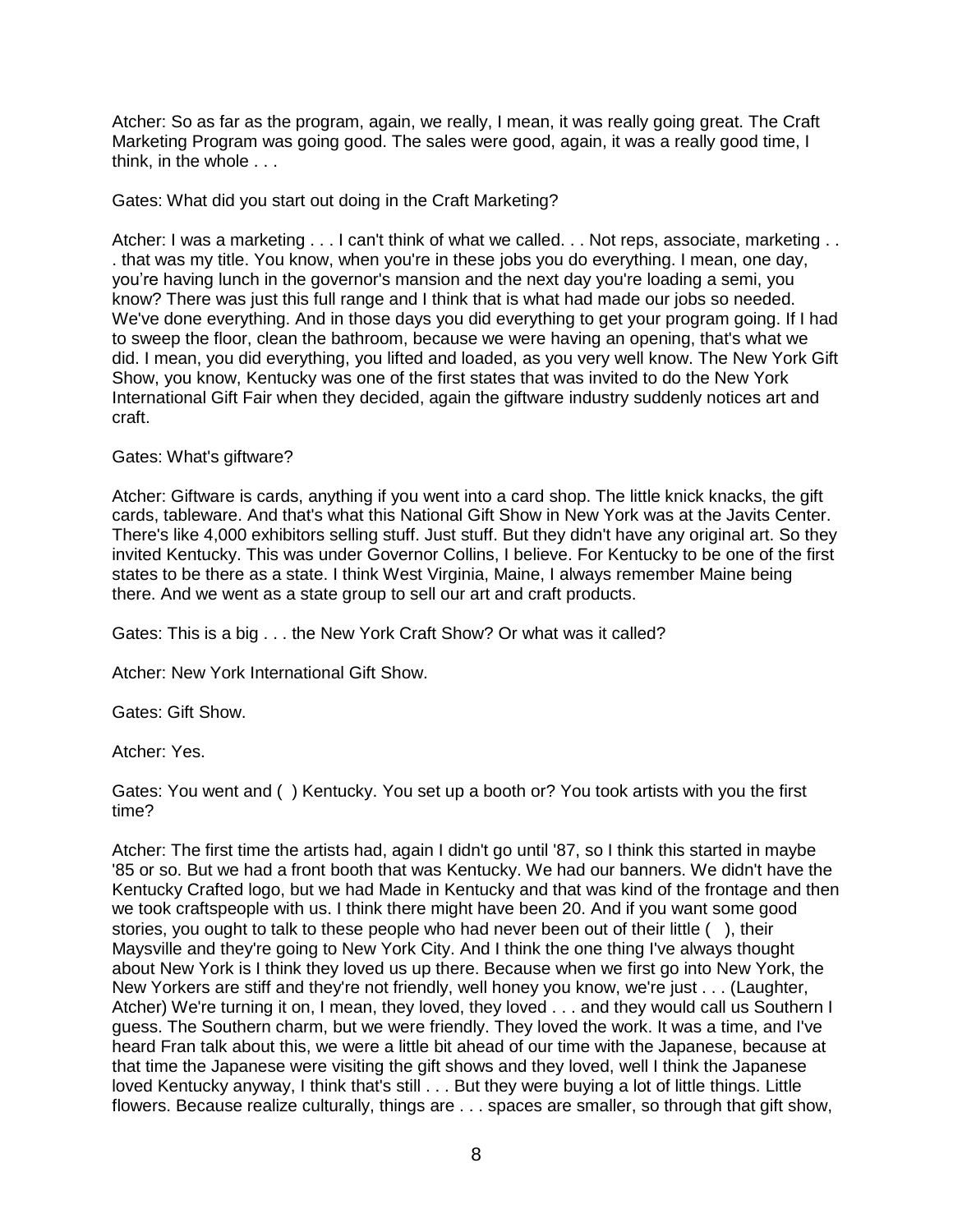Takashimaya I think it was like the second largest department store in Japan, flew their buyers over here and in fact the first month I was at the Art and Craft Foundation, Karen Horseman called me and said, "What are you doing?" And the weather is kind of snowing and stuff and she said, "Do you want to go for a ride on the governor's helicopter?" And I'm like, "What?" They were taking these Japanese buyers were flying in and they were going to take them on the helicopter to Whitesburg and David Appalachian Crafts and all that. And I was like, "Well, yea, of course I do!" Again thinking, "Oh my gosh, this is incredible". Turns out the weather got bad and they couldn't fly and so I think Karen and Fran got in a state car and took them all over the place. And they purchased, I think, quite a lot of crafts and ended up, Fran and a group of . . . I don't know how many craft business went back to Japan and did the store opening at Takashimaya. They had, I don't know if it was a ten day store promotion. And they took up music, they had cloggers or you know, I don't know.

Gates: I remember Homer Ledford saying he went to Japan, was that?

Atcher: Well, maybe it was part of that.

Gates: I don't know it was an instrument maker or a musician. I can't remember.

Atcher: I honestly don't know. I was not a part of that, so I don't know.

Gates: You weren't part of the Japan thing?

Atcher: No. But I started going to New York in '87 and just, I mean, if you can imagine, again I think some great stories from the people who first went. But it's a very expensive show. Susan talked about Kentucky supporting its artists. Because it was so expensive, Kentucky was able to support the artists going. And there's been times where we've paid half their booth fee. And these artists were selected. It wasn't just anybody could go. They really had to be at a sophisticated level enough to be able to handle orders, because these people would be getting 10,000, 20,000 . . . and that number of orders, which in the big business picture probably isn't a lot for that, but when you're an individual artist. It's huge. It's absolutely huge. And the other neat thing about New York was we had the notoriety, I mean, we were the darling, I mean Kentucky was the darling. Of course, at that time, Governor Collins would come down.

Gates: Was it a stereotypical view of Kentucky that they did or what it?

Atcher: That's what we took so much pride in is having a booth and being the non-stereotypical, what people think Kentucky is. Its like, "Yes, we have shoes. Yes, we have beautiful, sophisticated art. Yes, we're very . . . "And I think, again, between the charm as you know, the artist and kind of knowing what to do, I think that really propelled our artists and opened those doors for them that they never had before. You know, on a national, kind of, basis.

Gates: So you had people like basket makers from 31W.

Atcher: Curtis Alvey. (Laughter, Atcher) Curtis Alvey was one of our early one, yea he was quite the character. But he was one of the early basket people that went. And of course, you know, now, looking back, the market has become so sophisticated. Then, and in fact I had one of the artists tell me, said "I used to be able to send out my catalog or be at a show and people would just order". Well, it's such a different game now, I mean, because, really because of this trend of artists learning more, knowing that they need to know about business. The market is very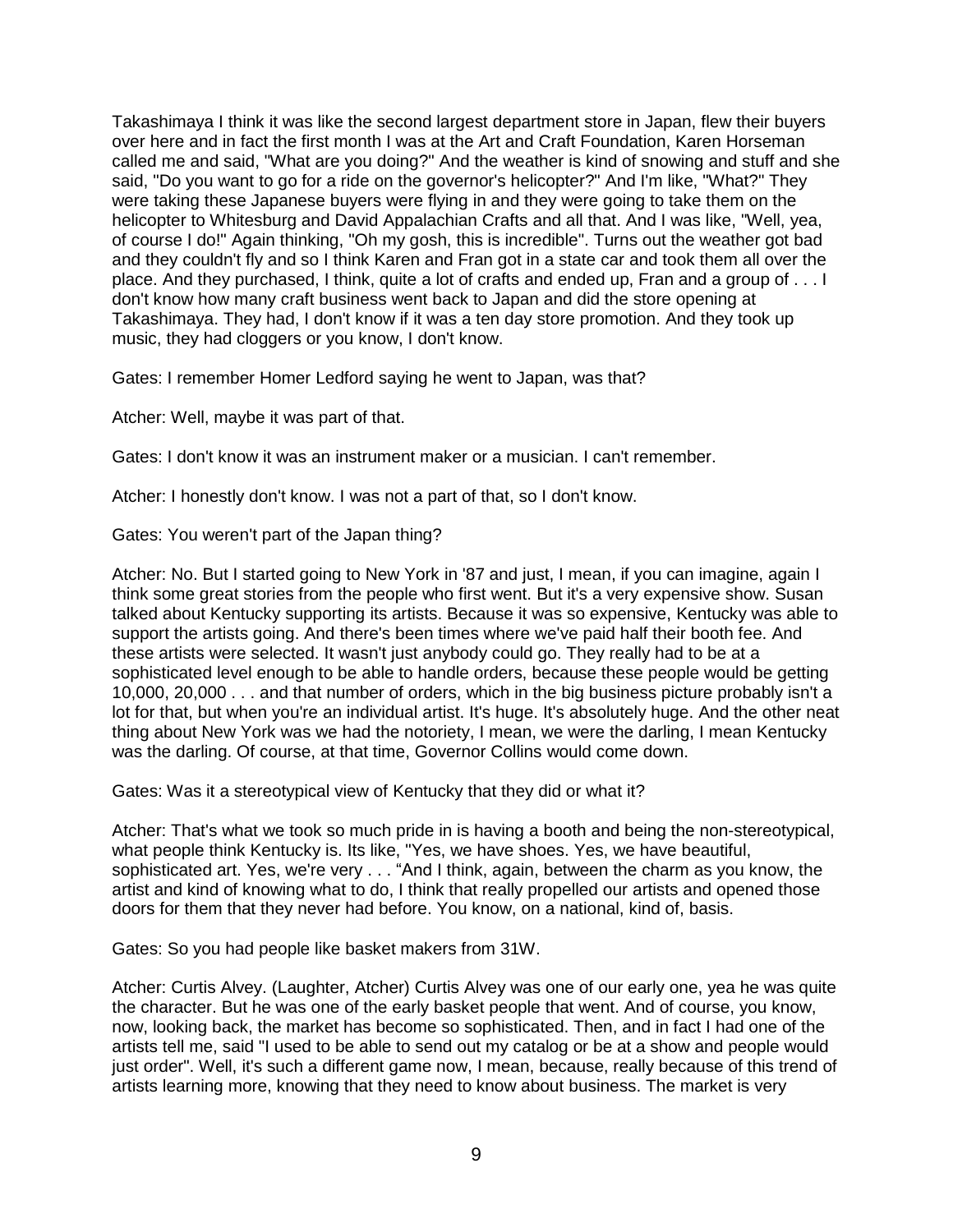competitive these days. And of course, with the internet and websites, that's completely changed the game, you know? If you're not, kind of, a part of that.

Gates: But when you guys were doing it you were helping with the early steps to get there.

Atcher: Yea and like I said, we didn't really know either, I mean, we knew the principles and we just kind of started. We had training sessions. We brought in people from U.K. and U. of L. We started using some of our artists who'd been doing it for a while, who knew . . . I think of Curt Bensley who was an Ohio ceramic artist who had his own business and we started having him come in and do training sessions. The Ohio designer craftsmen, would come in, Howell Stevens would come in and do workshops. Of course we had publicity out of the wazoo and we had a lot of magazine people coming in and doing magazine shoots. And also we'd have them in as guest speakers to talk about how you work with media and what's important and what you need to . . . of course that was so different now, because they would come in and do their photo shoots, well now you can send images and you can do them and all that kind of thing. But as we saw the market change, in 2000 there was a real focus on cultural tourism and we started looking at how does that affect what people make and how can we start integrating art and craft into this whole tourism. And of course what's ironic to me now is where we are, is that so many of our counties and cities are focusing on that as a cultural tourism, you know, that's how you get people into your cities now, is because of the artists and because of the history. The one thing I will say about the Craft Marketing Program is we were fortunate for twenty some years to have continuous funding and support of any incoming governor, you know, from John Y. Brown to Martha Layne Collins, Wilkinson, Brereton Jones, Governor Patton, the Fletchers, Steve Beshear. There has always been consistent support by them. Now the funding has changed, as we all know, but I think the funding has changed for everybody. 2000 was kind of a crucial time for the Craft Marketing Program and again, looking at this cultural tourism piece and I think Susan had been talking about this tornado that went through Berea in maybe 1999, 2000. One of our craftsmen, Ken Gastineau . . . Well, Old Town was pretty much wiped out and Ken Gastineau who is a jewelry artist and very politically active, just kind of got this thing up, we've got to have help, we need an artisan center, we need this and that. And through, kind of this, ball that started rolling is how the Kentucky Artisan's Center came to be, is because, you know of that tornado and we need more here. And the Kentucky Artisan's Center is really kind of patterned after West Virginia Tamarack which built a huge visitor's welcome center and it was through their Department of Transportation. So anyway, Kentucky got this wonderful artisan center and it was about this time that the Hindman Artisan Center started, all that cultural development down there with the school that was under Governor Patton.

# Gates: School for Crafts?

Atcher: School for Crafts. And their street they've built a gallery and they have an artisan center down as well. But the Craft Marketing Program, again, though, kind of, Ken and this political thing that was going on about the arts and crafts. We received a product development initiative, money for a product development initiative. And that was really looking at this cultural tourism piece and how do we develop these products that could go in these places. One of the things that we've always heard about the state parks is that, to us, they always seem like they had . . . they were just the place that people would buy arts and crafts. And for some reason they were still stuck in the gift mode, like the little trinkets and a lot of the little stuff that's kitschy Kentucky. Kind of the negative stereotype stuff, not all of them. . .

Gates: Made in Japan too, right?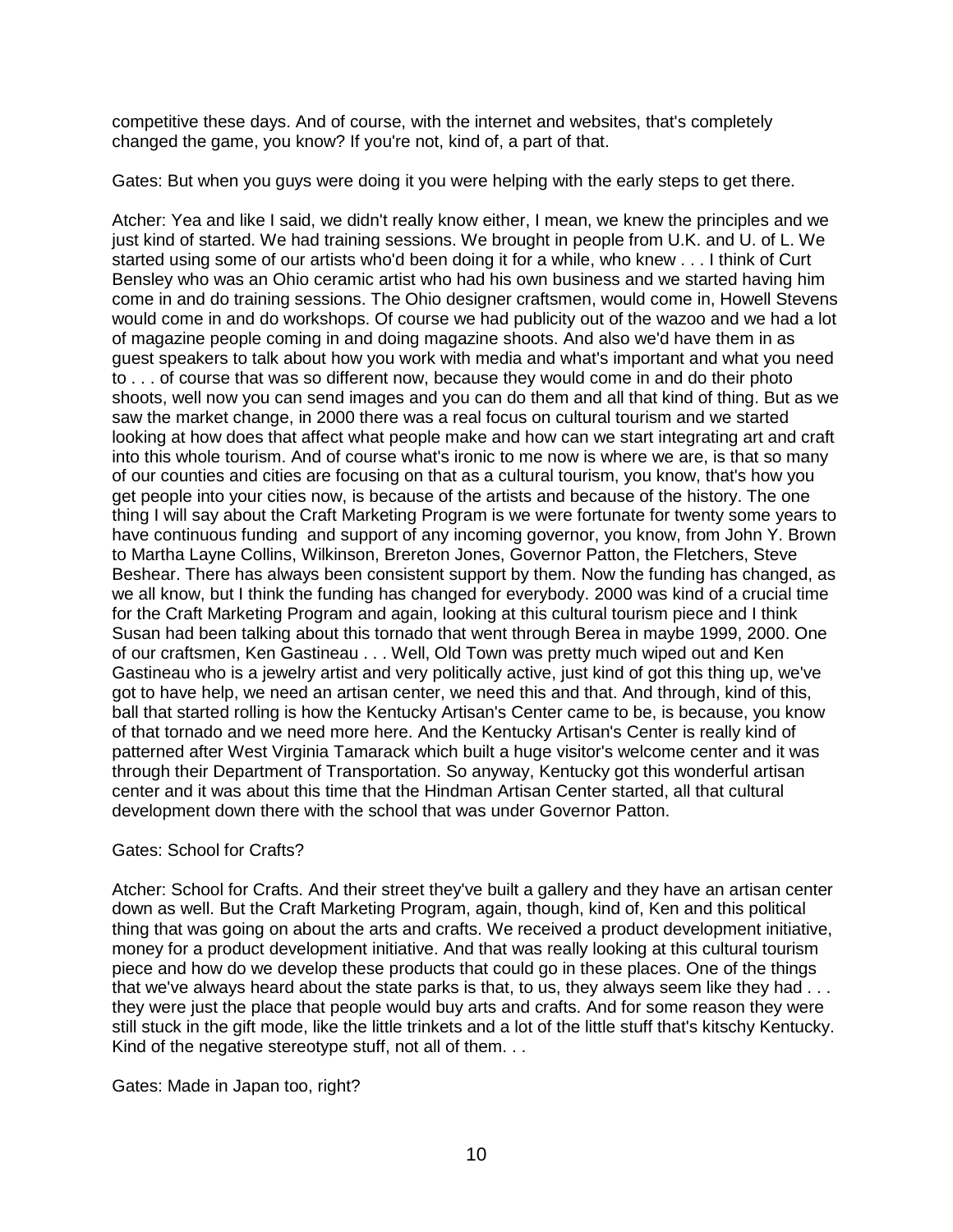Atcher: Made in Japan. So through Crit Luallen. Through I guess Governor Patton really, we started this initiative. We got this money through the legislature, to start this Product Development Initiative and that's a program that I headed up. Like, what does that mean? What does it mean to develop products that artists can sell? You know, we walk a thin line in an artist making what they want and an artist making something for the marketplace. And how do you cross that line? And for us we said you can do both, but if you really want to make a living, you're going to have some product, a product line that sells. And on the other part of this was this cultural tourism piece, is we need to have affordable crafts and art that people can buy. So we developed several pilot projects and developed this program called the Kentucky Collection in which we developed a line of products that were in this affordable range. \$35 on down to \$2 or \$5. And we test marketed it in several state parks in several independent places, such as Diamond Cavern State Park. We did it with a book store in Louisville. We did it with a store in northern Kentucky and three or four of the state parks. And we developed the Kentucky Collection logo, Kentucky Collection tags. We did a series of training and workshops for our Kentucky Collection artists and that was a pretty successful program I think. And it's led to some other things. I think that program is no longer, I don't know. But again, we lived in a time when the funding was pretty darn good and things were being funded. And maybe that will help us maintain some programs. I think the Arts Council now still maintains the Kentucky Crafted Program. It's a little different, but I think all the history behind it and kind of the end roads we made are still here.

Gates: Well how was it dealing with the parks? ()

Atcher: I think we had to fight the 'crafts won't sell in the state parks'. Again, we always saw those gift shops as like Wow! You've got the customer, you know we had looked at the profile of the tourist person that was there, which seemed to fit the financial, you know people who could afford it, people with kids, educated people. It seemed to fit the entire dynamic of what . . .your typical craft or art buyer would do, I think it's still an issue, but I think it's a bigger issue on the financial side. I think there's people within the park system that truly believe about the arts and the crafts. It's just making this turnover with the gift shop. Thought of what is a gift shop. Because they still have the ice cream and the candy bars and we never denied that you don't need something like that, you know. But it's just like, they're not going to buy it if it's not in there. (Laughter, Atcher) You know, if you don't have it all, it's not going to be there, so.

Gates: So what happened after the Arts Council?

Atcher: We actually merged into the Arts Council. We had been a part of Economic Development from, I don't know, a long time. And that really seemed a good fit. For one reason, we always felt were economic development with the art side and I think Economic Development really loved having us as part of their . . . again, I've always have said, the art and crafts, they're the public face of Kentucky and what a beautiful face that is. And when the Governor can go on a trip and take, you know, twenty baskets as gifts to their dignitaries, you know, along with the story. I mean, how gracious and wonderful is that? Again as our public face. And then we went to the Arts Council, I'm trying to think, 15 or 20 years ago and became integrated with the Arts Council. And because the Arts Council has always been kind of a funding source, it was a little bit of a challenge I think. You know, how we fit in to that mode. I thought Susan was coming in.

Gates: She's been here.

Atcher: Oh, has she? (Laughter, Atcher)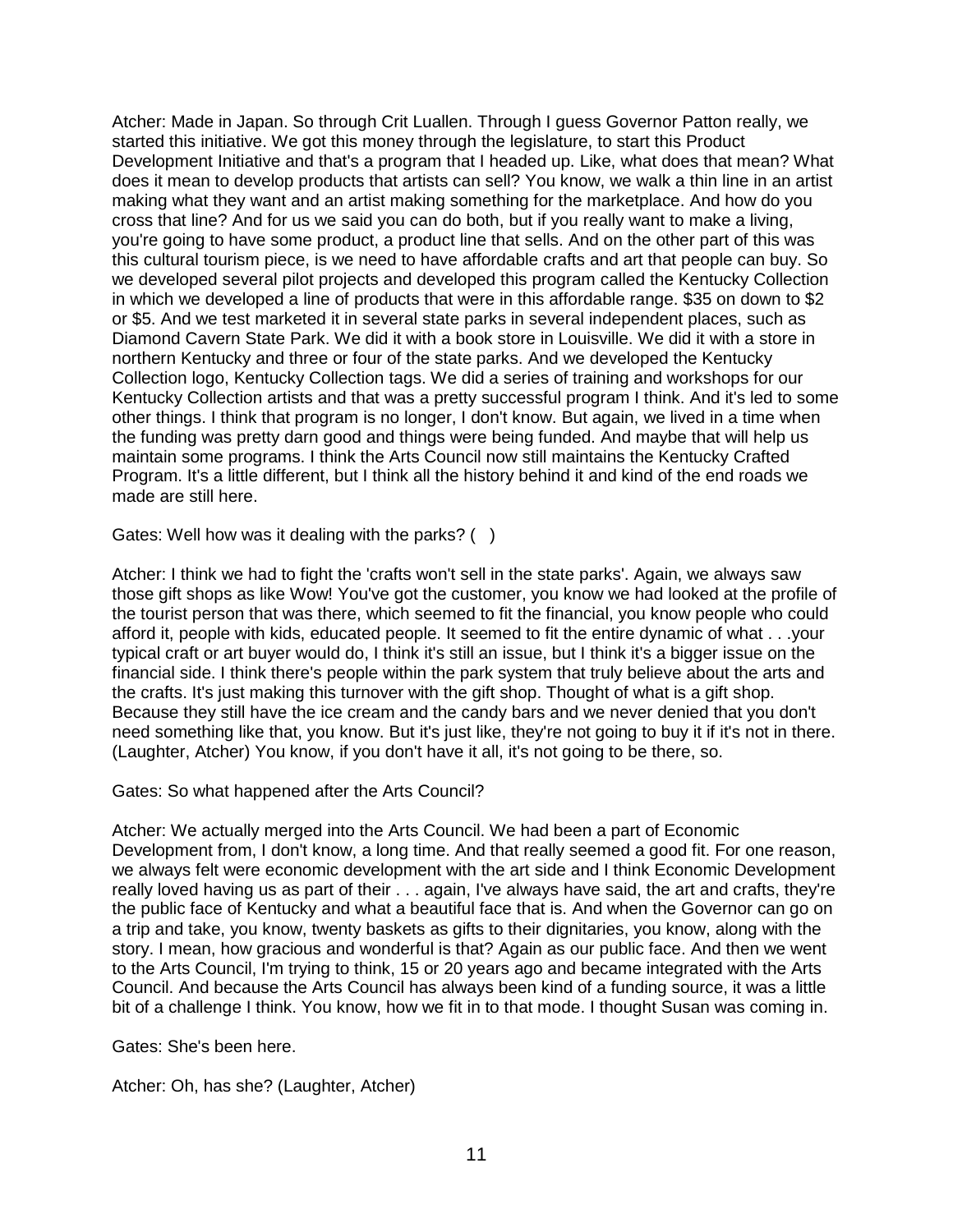Gates: Do we want to take a break?

Cameraman: Yea, we're like three minutes on this tape.

Atcher: I mean I think we're pretty close here.

Gates: After you left the Kentucky Arts Council, you started your own businesses or? What are you doing?

Atcher: I go back to our jobs, we have had the opportunity to be involved in so much that you realize that you can do a multitude of things. So people ask you to do a multitude of things. (Laughter, Atcher) The really neat thing about having the career that we've had is the contacts. I'm amazed as I go around the state, I'm always seeing somebody I know or . . . it's just kind of a familial kind of atmosphere that we worked in and we knew different people. So I'm on several boards. One of them is my church. My church just built a new building and part of their mission was to have the arts be a part of it. So I coordinate a gallery there and we have continuing art exhibits and receptions and everything we used to do. And it's kind of ironic to me, a church is really kind of art used to always be. But what I'm seeing with art and churches is that churches are really becoming community art centers as we lose funding for different things that people like myself and you are being able to do some of the art things that maybe another kind of business wouldn't be able to do or can't do now because of funding. I also think our skill sets are useful. I was part of the Art in the Garden, a new exhibit in Frankfort which you are now doing do and it's because I think we had the contacts and the where-with-all to know how to put those kinds of things together. Also, my own art is performing arts. I never was a person who could do anything with my hands, but I loved to perform and I've started my own theatre company and community theatre. The challenge of that is, I've spent my entire career marketing other artist, so my challenge now is can I market myself? And I think I can. Yes, I think I can. It's a little different hat when you're doing it yourself, for yourself, but yea, I think I'm doing it. And I'm very apt at telling other people, showing other people how to do it.

Gates: You handed me your sheet with your picture on it and everything and it looked pretty good.

Atcher: Yea, well, I'm ready to roll. One of my favorite. . .

Gates: Are you doing what you advised other people do, pretty much?

Atcher: As far as?

Gates: Marketing yourself.

Atcher: Yes and I appreciate now when you're working for yourself, the amount of funds you have to do things is one thing, the other thing is the connections that you have. I mean I have a lot of networks that I can use. When you're not involved in an organization, you know, somebody said to me it's like 7 degrees of separation, could you get to the president if you had to? You know, when you're working in state government you have a lot of resources you can call on. I mean from the governor's office on down and it makes your job a little easier. When you're on your own you have to develop and nurture those networks and I use them. But yea, I think that's the part about it, I do some art consulting with individual artists and I'm very glad, now, that I do this myself, because yes, I know how to do a website. I know how to market myself. I know how to press release. I know how to get . . . The other thing I've discovered is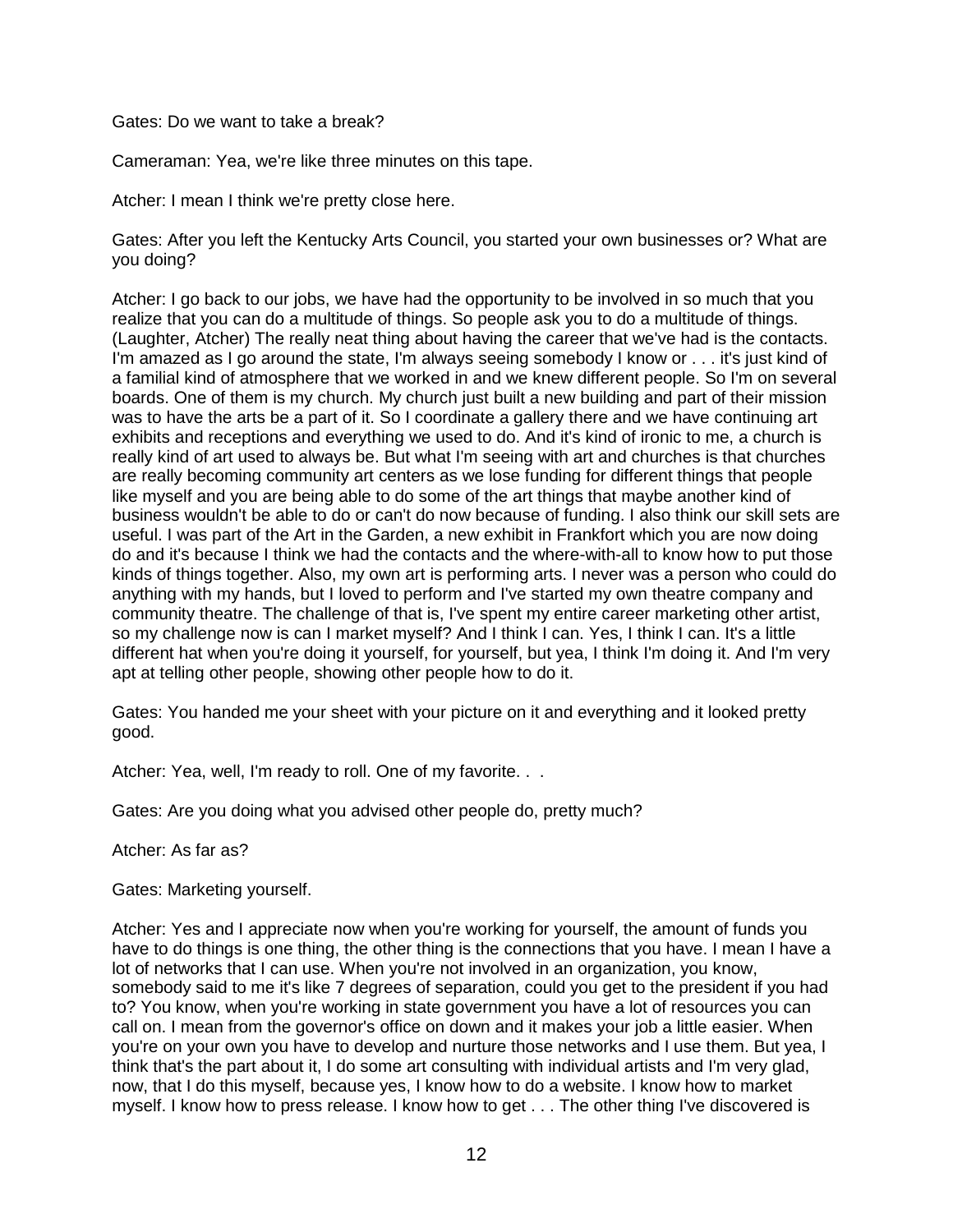when you're on your own, and this is what artists have to decide. Is how much do I want to do? Because as an artist, you can do anything you want to, but if you're going to make a living, you have to kind of focus. Fortunately, I'm very blessed to not have to make a living and I can pick and choose and a lot of things I do I do gratis because I feel like I have a gift and I can do that for others. But I got on the Kentucky Craft History and Education Association through my associations with Fran Redmon who is the president, Philis Alvic, Mary Reed, Susan Goldstein, the Bellando's, these are people, we've all walked this walk together and we feel like the history is very important. And Susan had alluded to this, Kentucky has always set the bar for, as far as its arts programs and the Craft Marketing Program received a lot of national acclaim. The Kentucky Craft History and Education Association has the ability to set another marker and no other state in the country is documenting its craft history and we have the ability to, once again, be the first to do this kind of . . . and everybody has a story. We are all a part of this wonderful thing. Either history or craft history. And I've enjoyed starting to learn how to find those histories and draw those out, because, like I said, everybody . . . even when you're selling your work, one of the things we used to say in marketing is "Tell your story". You know, I can buy that piece of ceramic art there, but to know that Susan Goldstein did that, she lives in Lexington and she now . . . you know, I've got this wonderful story that all of a sudden . . . when we were in New York doing that show, we would have samples of people's work and I may not know how Susan made that, but I can tell you about Susan. And you can see how enraptured people get when they start hearing the story of the person and, you know, they use recycled materials or that, "Oh my gosh that's the first time she ever came to New York". I could watch people turning and see their interest once they knew that we knew the people and maybe not how they made it but we knew the history of how they made it. So I'm real excited to be on this board. I hope it's a legacy that I can leave. That somebody will look at this interview and say "Oh yea, she was part of this thing that was successful and made a difference" and my history, a little example of what I say to people, "Why is history important". I'm a U.K. fan, basketball fan and back during basketball season Kentucky played, oh gosh, I hope I get the team right. I think it was North Carolina several years ago in the 80s I believe. Kentucky was ahead and Chris Laettner . . . I mean there was like 2 seconds left and he made it and they won. Well, Kentucky played them in the season and they interviewed one of the young guys and they were having the game and he didn't know. He didn't know about this. He didn't know the history of this and I thought, what a difference to know. To walk into that arena and if you didn't know what was going on, how excited the crowd was, how many people came just to see this game and how that would change your perception of how you played that game because you knew how important it was. And I thought, "That's what this work is about". If you know the history of it, you know how important something is and that's why I think our stories are important. Our history is important. Your history, everybody's. And that's the other thing about KCHEA it's about the artists, but it's also about the administrators, it's also about the objects, it's about the whole . . . the museums that started, the galleries that started, all of that. The education that happened in the school as a result of our programming that happened and that somebody thought was important.

Gates: So, where do you think KCHEA is going now? What direction?

Atcher: Well, Susan mentioned the Kentucky Crafted Virtual Encyclopedia which were are all very . . . we think it's . . . you know how you just feel like this is the right thing to do. We feel like this is the right thing to do and we've been in touch with several consultants from Georgia and around the country who have some history . . . there are history virtual libraries, but there's nothing kind of pinpointed just to craft. And they're all like "Yes, go for it". It's the legacy we can leave. And I think it's very fundable, once we can get our act together, get this planning grant and kind of work out the details. It's big. We're talking about a volunteer . . . we're all volunteers trying to make this happen. But we feel pretty confident about it, so.